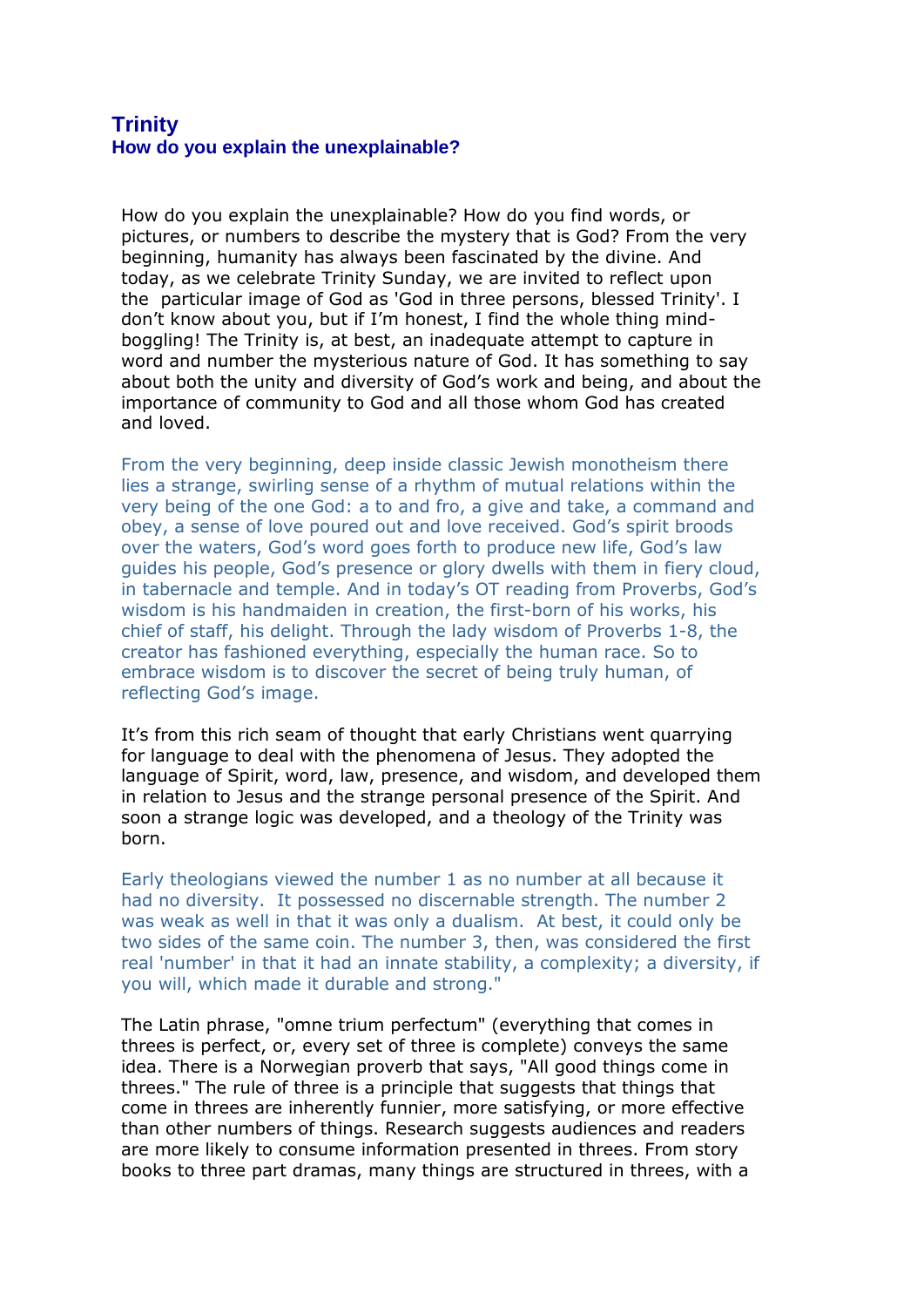beginning, middle and end. Throughout the centuries, theologians have found The Doctrine of the Trinity a pretty rich seam to mine.

Most famously, Saint Patrick is said to have explained the Trinity to the Celts by using a shamrock, three individual leaves, yet still one plant.

Tertullian, before Patrick, waxed lyrical as he used the metaphor of The Trinity as a plant, with the Father as the deep root, the Son as the shoot that breaks forth into the world, and the Spirit as the force which spreads beauty and fragrance on the earth.

The Trinity is one of the great antidotes to the tendency of some Christians to see God as apathetic, a-historical, and unchanging in contrast to the passionate, evolving, and transitory world of time and space. In contrast to Aristotle's unmoved mover, the lively Trinitarian God is, to quote philosopher Charles Hartshorne, the "most moved mover," the one to whom all hearts are open, and all desires known.

I like Augustine's understanding of the Trinity as the Lover, the Beloved, and the love which exists between them. He writes, "know that when you love, you know more about who God is than you could ever know with your intellect."

Luther builds upon this and speaks of God in terms of a language of love, with the Father as speaker, the Son as the word, and the Spirit as the listener (Luther's Works, Vol. 24, pp. 364-365). I love the idea that we have a God who literally can't stop talking, and his word is love.

Contemporary Brazilian theologian Leonardo Boff understands the Trinity by describing it as the first community - a model for human society, a model for how we are called to connect with one another, without prejudice, without inequality, without competition, and always with a perfect love that drives out fear.

He writes, 'There is an aliveness, a dynamic movement within God: speaking, reaching out, flowing forth, receiving back. God is liquid motion, a dynamism in which everything is changing always, yet remains always secure because it is rooted in love—because it is love. We are invited into that circle of love.'

Rowan Williams says, 'Knowing the Trinity is being involved in this circling movement: drawn by the Son towards the Father, drawn into the Father's breathing out of the Spirit, so that the Sons' life may be again made real in the world.'

The idea of being drawn into a circle of life and love, helps me appreciate today's gospel reading.

In today's gospel, John's image of the Trinity is of a circle, in which each figure is only illuminated by the light of the torches that the others are holding. Each desperately wants us to see and love the others. What the torches reveal is both how much they love each other and how alike they are, with a deep family resemblance that makes us look from one to the other with a sense of true recognition. And the circle of light does not